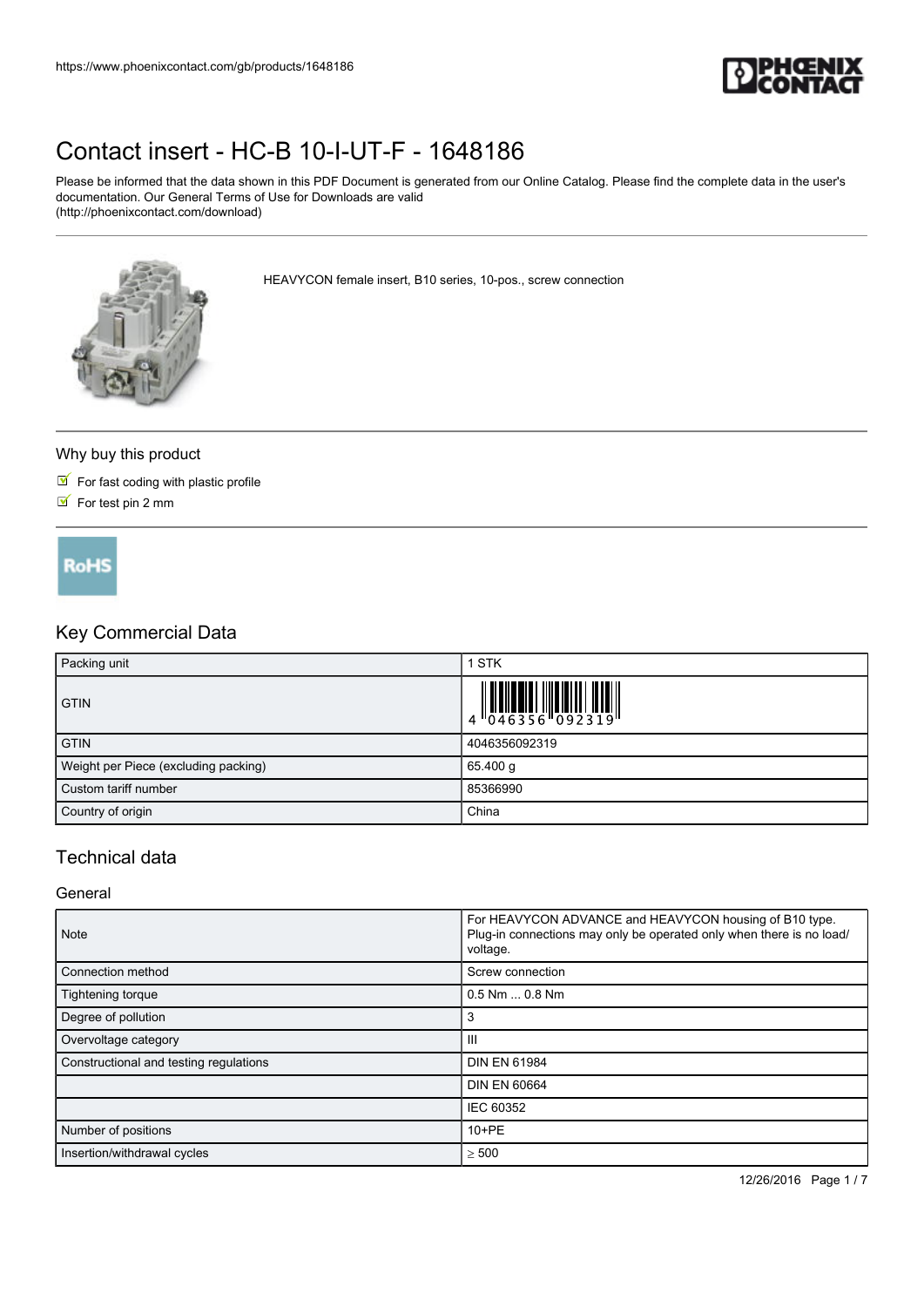

## Technical data

### General

| Size                                    | <b>B10</b>                                                                                                                                   |  |
|-----------------------------------------|----------------------------------------------------------------------------------------------------------------------------------------------|--|
| Connection in acc. with standard        | IEC / EN                                                                                                                                     |  |
| Conductor cross section                 | 0.5 mm <sup>2</sup> 2.5 mm <sup>2</sup> (Applies to stranded conductors with ferrules)                                                       |  |
| Connection cross section AWG            | 2014                                                                                                                                         |  |
| Stripping length of the individual wire | 8 mm                                                                                                                                         |  |
| Assembly instructions                   | Coding also using the CP-HC (1686478) coding profiles. HC-B6/ HC-<br>B10. for two coding profiles. HC-B16/ HC-B24. for four coding profiles. |  |
| Connection                              | For housings of type B10. Connectors may only be actuated when there<br>is no load/voltage.                                                  |  |
| A mala in mit in mind it in min         |                                                                                                                                              |  |

#### Ambient conditions

|  | Ambient temperati<br>t temperature (operation). | $\sim$<br>$-40o$<br>.05<br>$\sim$<br>⊧up of contacts)<br>(including heating)<br>71 |
|--|-------------------------------------------------|------------------------------------------------------------------------------------|
|--|-------------------------------------------------|------------------------------------------------------------------------------------|

### Material data

| Flammability rating according to UL 94 | V <sub>0</sub> |
|----------------------------------------|----------------|
| Contact material                       | Copper alloy   |
| Contact surface material               | Ag             |
| Contact carrier material               | <b>PC</b>      |

### Electrical characteristics

| Rated voltage (III/3) | 500 V |
|-----------------------|-------|
| Rated surge voltage   | 6 kV  |
| Rated current         | 24 A  |

### Standards and Regulations

| Connection in acc. with standard       | I IEC / EN          |
|----------------------------------------|---------------------|
|                                        | <b>CSA</b>          |
| Constructional and testing regulations | <b>DIN EN 61984</b> |
|                                        | <b>DIN EN 60664</b> |
|                                        | I IEC 60352         |
| Flammability rating according to UL 94 | V <sub>0</sub>      |

#### Environmental Product Compliance

| China RoHS | I Environmentally friendly use period: unlimited = EFUP-e |
|------------|-----------------------------------------------------------|
|            | . No hazardous substances above threshold values          |

## Drawings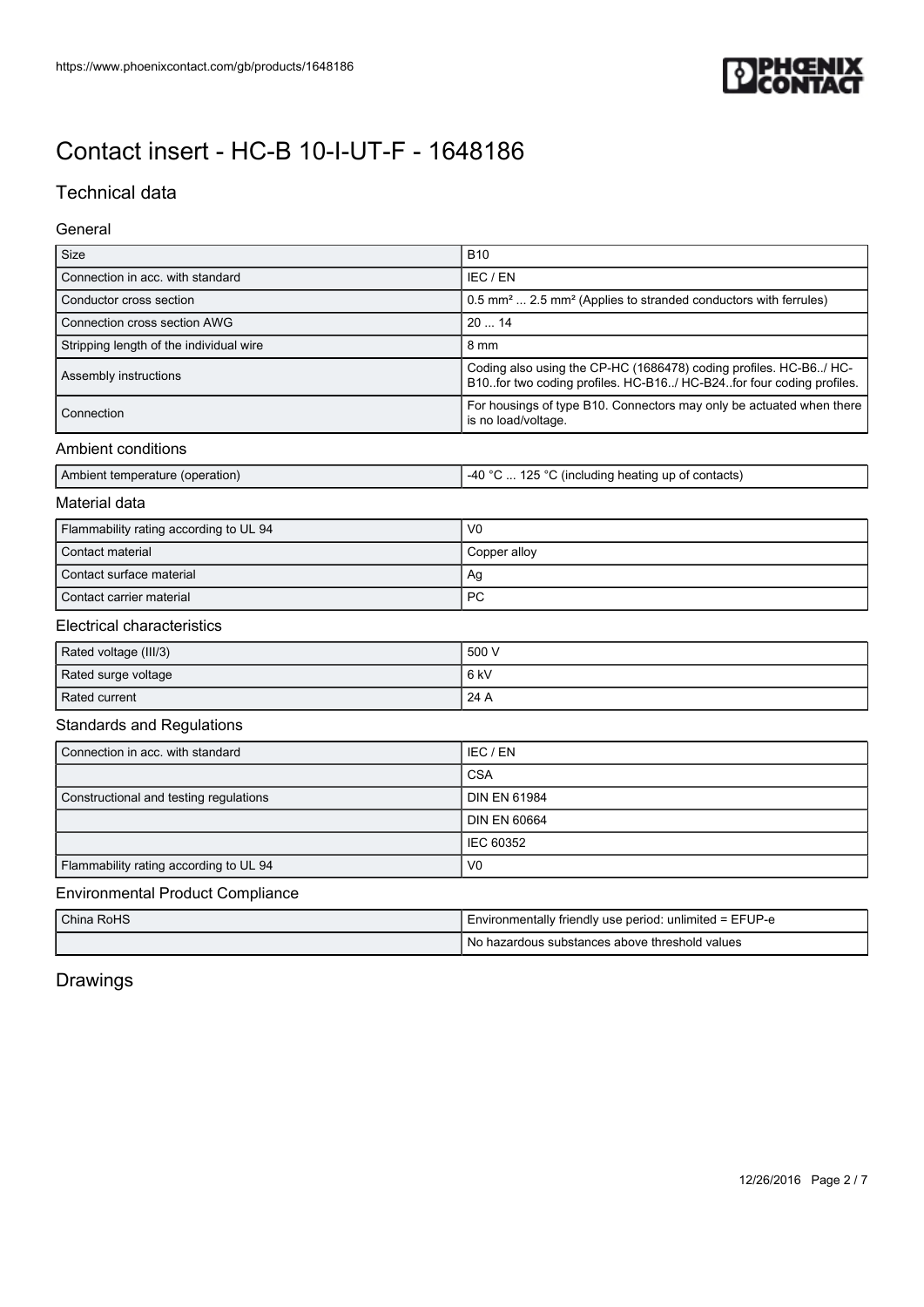

#### Schematic diagram











Mounting cutout when used without housing

### **Classifications**

| https://www.phoenixcontact.com/gb/products/1648186                                                                                          |                                              |
|---------------------------------------------------------------------------------------------------------------------------------------------|----------------------------------------------|
|                                                                                                                                             |                                              |
|                                                                                                                                             |                                              |
| Contact insert - HC-B 10-I-UT-F - 1648186                                                                                                   |                                              |
| Schematic diagram                                                                                                                           | Dimensional drawing                          |
| ⊕                                                                                                                                           | 63,4<br>34<br>57<br>27                       |
| 10006<br>2007<br>$O_8$<br>$3^\circ$<br>O <sub>9</sub><br>4 O                                                                                | F                                            |
| 50010                                                                                                                                       | 34.4<br><del>©©©©©</del><br>HHIHHH<br>ÞМ     |
| Connector pin assignment, connection side<br>Female insert                                                                                  |                                              |
| Diagram                                                                                                                                     | Dimensional drawing                          |
| 32<br>28<br>24                                                                                                                              | 59<br>49                                     |
| Operating current [A]<br><b>B10</b><br>${\bf 20}$<br><b>B10</b><br><b>B6</b><br>16<br>$\overline{B6}$<br>$12\,$<br><b>B24</b><br><b>B24</b> | ⊺∳<br>ន $\vert$ ន<br>$\overline{27}$<br>Q3,4 |
| <b>B16</b><br>8<br>$= 1.5$ mm <sup>2</sup> $\underline{B16}$<br>A<br>$\overline{\mathbf{4}}$<br>2<br>$= 2.5$ mm <sup>2</sup><br>€<br>v      | v<br>$\Rightarrow$<br>ඦ<br>57                |
| $\mathbf{0}^{\:\text{\tiny L}}_{\:\text{\tiny 0}}$<br>20 40 60 80 100 120 0 20 40 60 80 100 120<br>Ambient temperature [°C]                 | Mounting cutout when used without housing    |
| Derating diagram                                                                                                                            |                                              |
| Classifications                                                                                                                             |                                              |
| eCl@ss<br>eCl@ss 4.0                                                                                                                        | 272607xx                                     |
| $\overline{eCl@ss4.1}$                                                                                                                      | 27260701                                     |
| eCl@ss 5.0<br>eCl@ss 5.1                                                                                                                    | 27143424<br>27143424                         |
| eCl@ss 6.0                                                                                                                                  | 27143424                                     |
| eCl@ss 7.0                                                                                                                                  | 27440209                                     |
| eCl@ss 8.0<br>eCl@ss 9.0                                                                                                                    | 27440205<br>27440205                         |

ETIM

| <b>ETIM 3.0</b> | EC000438 |
|-----------------|----------|
| <b>ETIM 4.0</b> | EC000438 |
| <b>ETIM 5.0</b> | EC000438 |
| <b>ETIM 6.0</b> | EC000438 |

### **UNSPSC**

| UNSPSC 6.01          | 30211923 |
|----------------------|----------|
| <b>UNSPSC 7.0901</b> | 39121522 |
| <b>UNSPSC 11</b>     | 39121522 |
| <b>UNSPSC 12.01</b>  | 39121522 |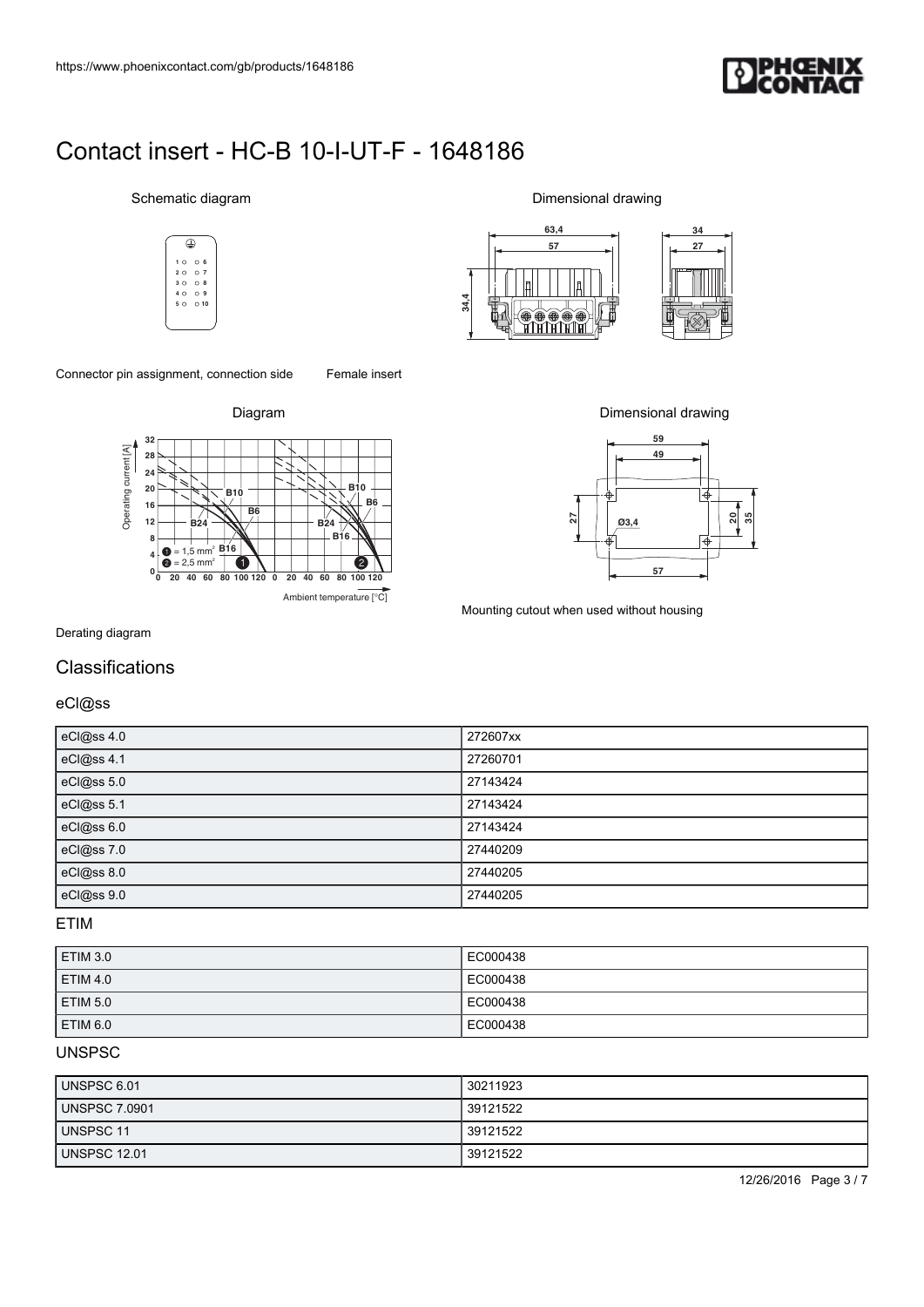

## **Classifications**

| <b>UNSPSC</b>                  |    |                                                                                           |                                                          |                |
|--------------------------------|----|-------------------------------------------------------------------------------------------|----------------------------------------------------------|----------------|
| <b>UNSPSC 13.2</b>             |    |                                                                                           | 39121522                                                 |                |
| Approvals                      |    |                                                                                           |                                                          |                |
| Approvals                      |    |                                                                                           |                                                          |                |
| Approvals                      |    |                                                                                           |                                                          |                |
| GL / CSA / UL Recognized / EAC |    |                                                                                           |                                                          |                |
| Ex Approvals                   |    |                                                                                           |                                                          |                |
| Approval details               |    |                                                                                           |                                                          |                |
| GL                             | GL |                                                                                           | http://www.gl-group.com/newbuilding/approvals/index.html | 6196614        |
|                                |    |                                                                                           |                                                          |                |
| <b>CSA</b>                     | E  | http://www.csagroup.org/services/testing-<br>and-certification/certified-product-listing/ |                                                          | 013631_6233_01 |
|                                |    |                                                                                           |                                                          |                |
| mm <sup>2</sup> /AWG/kcmil     |    |                                                                                           | $22 - 14$                                                |                |
| Nominal current IN             |    |                                                                                           | 13 A                                                     |                |
| Nominal voltage UN             |    |                                                                                           | 600 V                                                    |                |
|                                |    |                                                                                           |                                                          |                |
|                                |    |                                                                                           |                                                          |                |

| UL Recognized              | 57 | http://database.ul.com/cgi-bin/XYV/template/LISEXT/1FRAME/index.htm |       | FILE E 118976 |
|----------------------------|----|---------------------------------------------------------------------|-------|---------------|
|                            |    |                                                                     |       |               |
| mm <sup>2</sup> /AWG/kcmil |    |                                                                     | 14    |               |
| Nominal current IN         |    |                                                                     | 16 A  |               |
| Nominal voltage UN         |    |                                                                     | 600 V |               |

EAC EAC-Zulassung

Accessories

Accessories

Adapter plate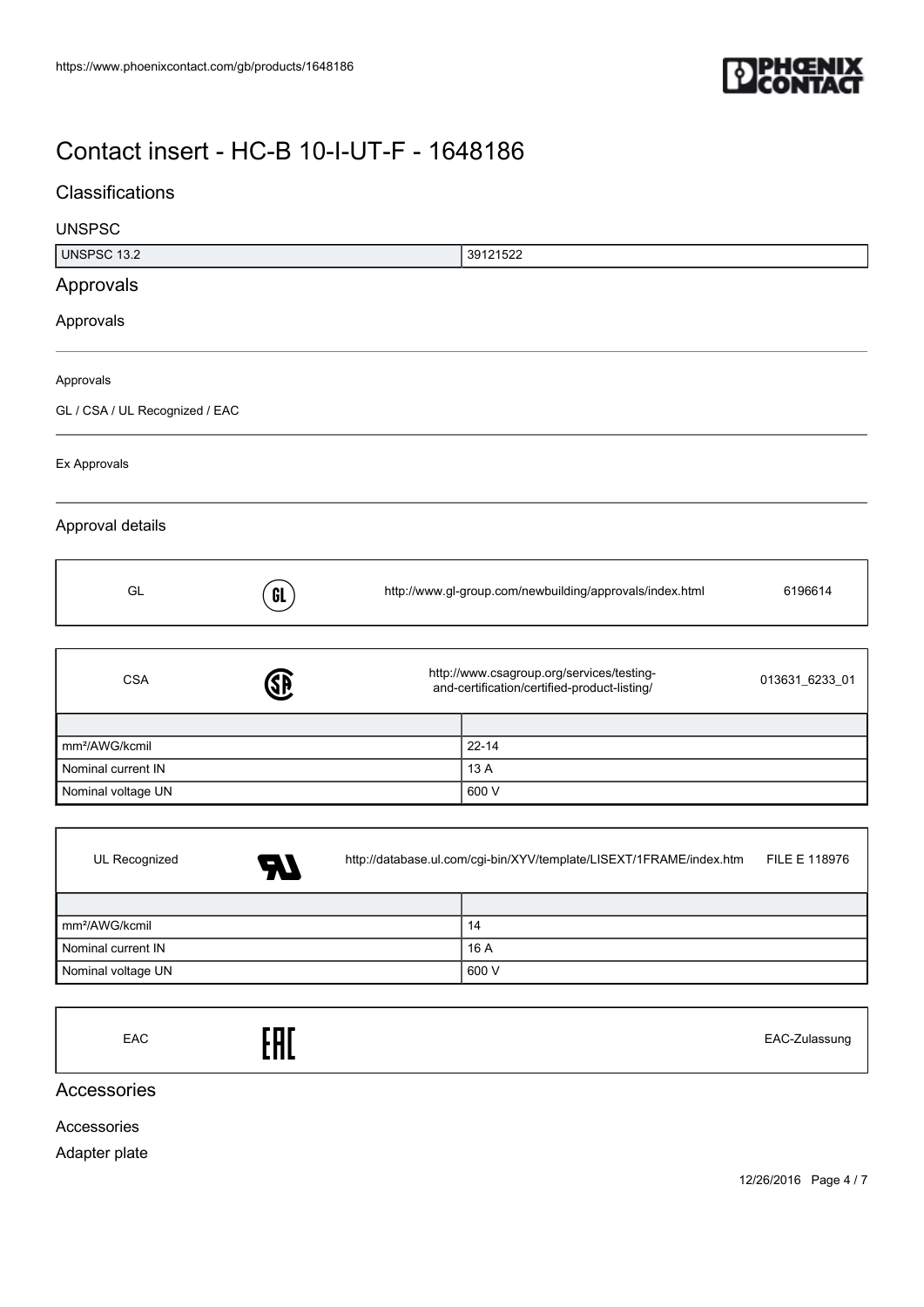

#### Accessories

[Adapter plate - HC-B 24-ADP-B 10-GY - 1660436](https://www.phoenixcontact.com/gb/products/1660436)



HEAVYCON adapter plate, type B24 on B10, for panel cutouts of type B24, gray

Coding element

[Coding profile - CP-HC - 1686478](https://www.phoenixcontact.com/gb/products/1686478)



Coding profile, 4 coding profiles per strip, for insertion in coding keyways

[Coding element - HC-CBU - 1676860](https://www.phoenixcontact.com/gb/products/1676860)



Coding socket for coding up to 16 connectors

[Coding bolt - HC-CB - 1772722](https://www.phoenixcontact.com/gb/products/1772722)



Coding pin, prevents mismating of up to six connectors with an identical number of positions

[Coding element - HC-CST - 1676857](https://www.phoenixcontact.com/gb/products/1676857)



Coding peg for coding up to 16 connectors

Docking frame

12/26/2016 Page 5 / 7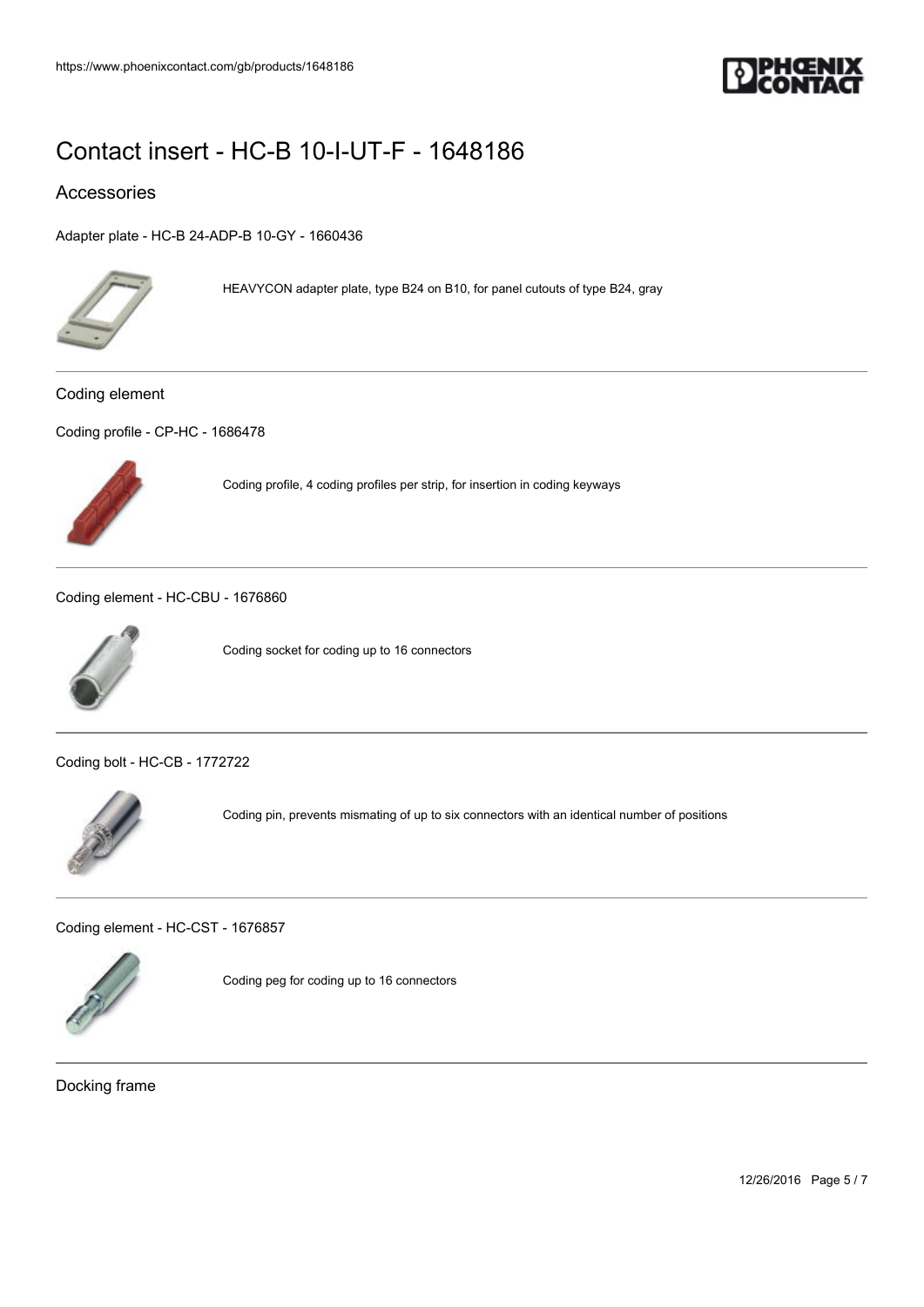

### Accessories

[Docking frames - HC-B 10-ANDOCK - 1586125](https://www.phoenixcontact.com/gb/products/1586125)



Docking frame for racks, for contact inserts of B10 type, with four M5 flat headed screws, rack balance x/y axis +- 1.5 mm

#### Mounting material

[Screw - HC-B-PES - 1604997](https://www.phoenixcontact.com/gb/products/1604997)



PE screw, for contact inserts HC-B / HC-BB / HC-DD / HC-D40 / HC-D64

[PE multiplier - HC-B-3PE - 1644326](https://www.phoenixcontact.com/gb/products/1644326)



PE multiplier, for three PE connections, for HC-B (besides HC-B..E..ZZ) / HC-BB / HC-DD / HC-D40 / HC-D64 contact inserts

[Strain relief clamp - HC-B-ZG - 1685327](https://www.phoenixcontact.com/gb/products/1685327)



Strain relief clamps contact inserts of series: B-, BB-, D 40, D 64, DD and HV, straight cable exit

[Strain relief clamp - HC-B-ZS - 1685330](https://www.phoenixcontact.com/gb/products/1685330)



Strain relief clamps contact inserts of series: B-, BB-, D 40, D 64, DD and HV, lateral cable exit

Plug assembly frame